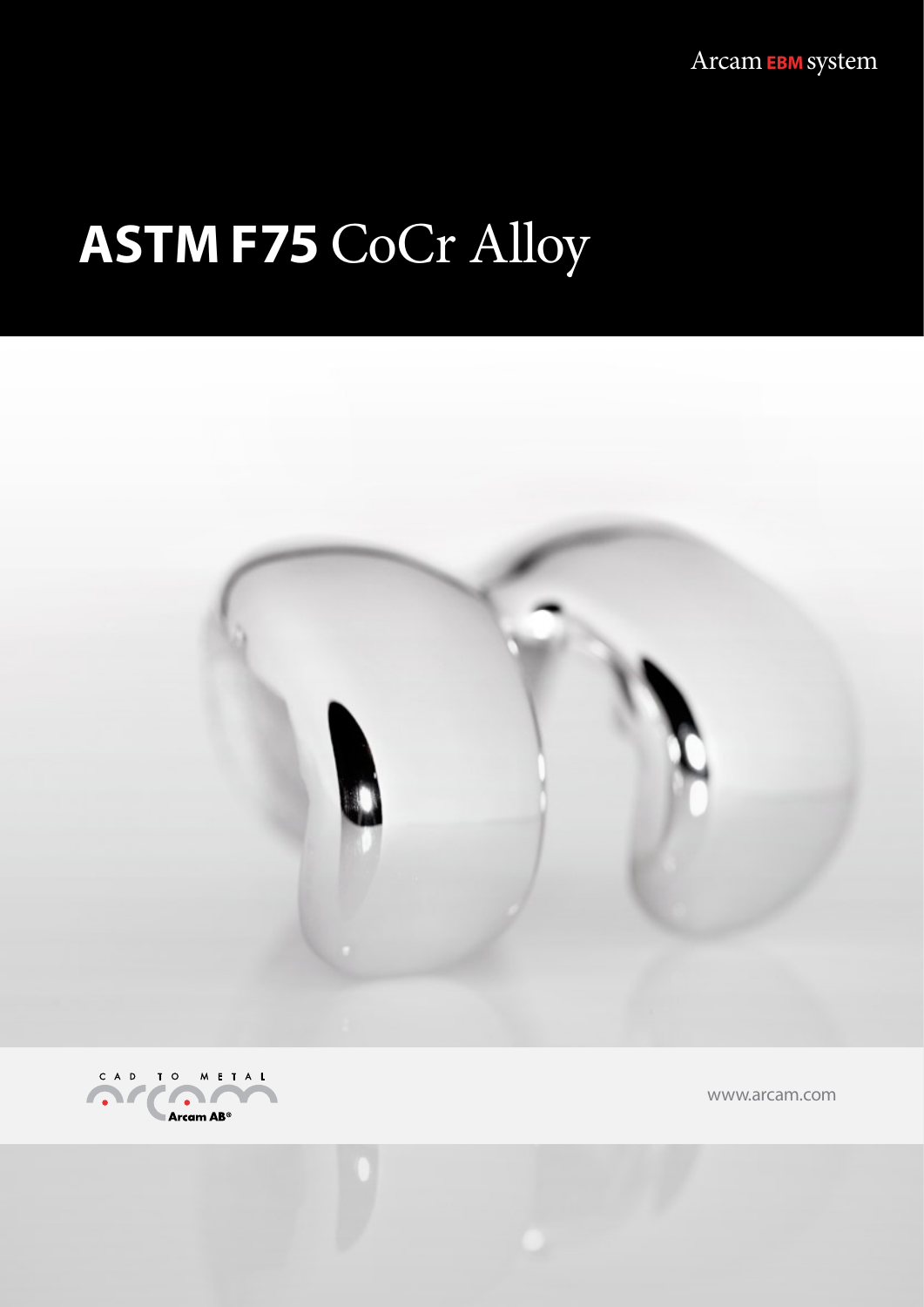#### **General characteristics**

Cobalt-based alloys have been used in demanding applications for as long as investment casting has been available as an industrial process. Arcam's Electron Beam Melting technology competes directly with investment casting and is a viable choice for manufacturing complex parts in cobalt-based alloys.

The majority of investment castings made from the cobalt super alloys are cast in an open atmosphere. With Arcam's Electron Beam Melting process the vacuum atmosphere provides a controlled environment and enables superior material properties in the manufactured parts.

CoCrMo alloys are widely used for medical prosthetic implant devices. The alloys are especially used where high stiffness or a highly polished and extremely wear-resistant material is required. CoCrMo alloys are the materials of choice for applications such as knee implants, metal-to-metal hip joints and dental prosthetics.

Cobalt alloys also play an important role in the performance of aero- and land-based gas turbines. While vacuum cast nickel alloys predominate in the hot sections of modern aero turbine

> engines, cobalt alloys are routinely specified for particularly demanding applications such as fuel nozzles and vanes for industrial gas turbines.

> > Arcam ASTM F75 is a non-magnetic CoCrMo alloy exhibiting high strength, corrosion resistance, and excellent wear resistance. It is widely used for orthopaedic and dental implants. Highly polished components include femoral stems for replacement hips and knee condyles.

- $-1220 °C$
- 0.7–0.9 mbar argon
- 240 minutes.

Other cobalt medical implants include acetabular cups and tibial trays. In all cases, but especially in hip components, material quality is imperative as parts are heavily loaded and subject to fatigue.

### Arcam**EBM** system

#### **Special characteristics**

The Arcam ASTM F75 CoCr alloy is also suitable for Rapid Manufacturing of production tools for injection moulding of plastic parts. The high hardness of the material and the excellent material qualities allow polishing components to optical or mirror-like finishes, and ensures long tool life.

Tools can be built with complex geometries, and the conformal cooling channels further enhance the tool's life and increase productivity, part and surface quality.

#### **Applications**

- CoCr is typically used for:
- Gas turbines
- Orthopaedic implants
- Dental implants

#### **Powder specification**

The Arcam ASTM F75 CoCr alloy powder for EBM is produced by gas atomization and the chemical composition complies with the ASTM F75 standard's specification. The particle size is 45–100 microns. This limitation of the minimum particle size ensures safe handling of the powder.

Please refer to the Arcam MSDS (Material Safety Data Sheet) for more information about the handling and safety of the Arcam ASTM F75 CoCr alloy.

# **ASTM F75** CoCr Alloy

#### **POST PROCESSING**

#### **Heat treatment**

The following heat treatment program is recommended.

1. Hot isostatic pressing (HIP) in a shared cycle, with the

- following parameters:
- 1200 °C
- 1000 bar argon
- 240 minutes.

2. Homogenisation (HOM) heat treatment, with the following parameters:

As rapid quench rate as possible, from 1220°C to 760°C in 8 minutes maximum. The purpose is to dissolve carbides and improve the isotropy of the microstructure, reducing the brittleness of the as-built EBM material.

#### **Machining**

Parts manufactured in the EBM process feature good machinability. Parts produced using the Arcam EBM process demonstrate excellent results when using any conventional machining process.

The excellent properties displayed by the parts manufactured with EBM allow polishing of the parts to a mirror or optical finish for use in dies and other applications requiring a superior surface finish.

#### **CHEMICAL COMPOSITION**

|                | Arcam ASTM F75* | <b>ASTM F75 Required</b> |
|----------------|-----------------|--------------------------|
| Chromium, Cr   | 28,5%           | $27 - 30%$               |
| Molybdenum, Mo | 6%              | $5 - 7%$                 |
| Nickel, Ni     | 0,25%           | $< 0.5\%$                |
| Iron, Fe       | 0,2%            | $<$ 0,75%                |
| Carbon, C      | 0,22%           | < 0.35%                  |
| Silicone, Si   | 0,7%            | $< 1\%$                  |
| Manganese, Mn  | 0,5%            | $< 1\%$                  |
| Tungsten, W    | 0,01%           | < 0.2%                   |
| Phosphorus, P  | 0,01%           | $<$ 0,02%                |
| Sulphur, S     | 0,005%          | < 0.01%                  |
| Nitrogen, N    | 0,15%           | < 0.25%                  |
| Aluminium, Al  | 0,05%           | < 0.1%                   |
| Titanium, Ti   | 0,01%           | < 0.1%                   |
| Bor, B         | 0,006%          | < 0.01%                  |
| Cobalt, Co     | <b>Balance</b>  | <b>Balance</b>           |
| * Typical      |                 |                          |

#### **MECHANICAL PROPERTIES**

#### **Arcam, Arcam, after ASTM F75-07, as-built\* heat treatment \* required**

05,000 psi

|                                         | Arcam,<br>as-built* | Arcam, after<br>heat treatment*           | <b>ASTM F7!</b><br>required |
|-----------------------------------------|---------------------|-------------------------------------------|-----------------------------|
| <b>Rockwell Hardness</b>                | 47 HRC              | 34 HRC                                    | 25-35 HR                    |
| Tensile Strength,<br>Ultimate           |                     | 960 MPa<br>140,000 psi                    | 655 MPa<br>95,000 psi       |
| Tensile Strength,<br>Yield              |                     | 560 MPa<br>80,000 psi                     | 450 MPa<br>65,000 psi       |
| <b>Elongation at Break</b>              | Not applicable      | 20%                                       | $>8\%$                      |
| <b>Reduction of Area</b>                | Not applicable      | 20%                                       | $>8\%$                      |
| Fatique limit, Rotating<br>Beam Fatique |                     | >10 million cycles<br>at 610 MPa (90 ksi) |                             |
| * Typical                               |                     |                                           |                             |

#### **Arcam ASTM CoCr F75 Rotating Beam Fatigue Test**



RBF S/N diagram in MPa units



RBF S/N diagram in ksi units

Hip stem implant.

Knee implant.